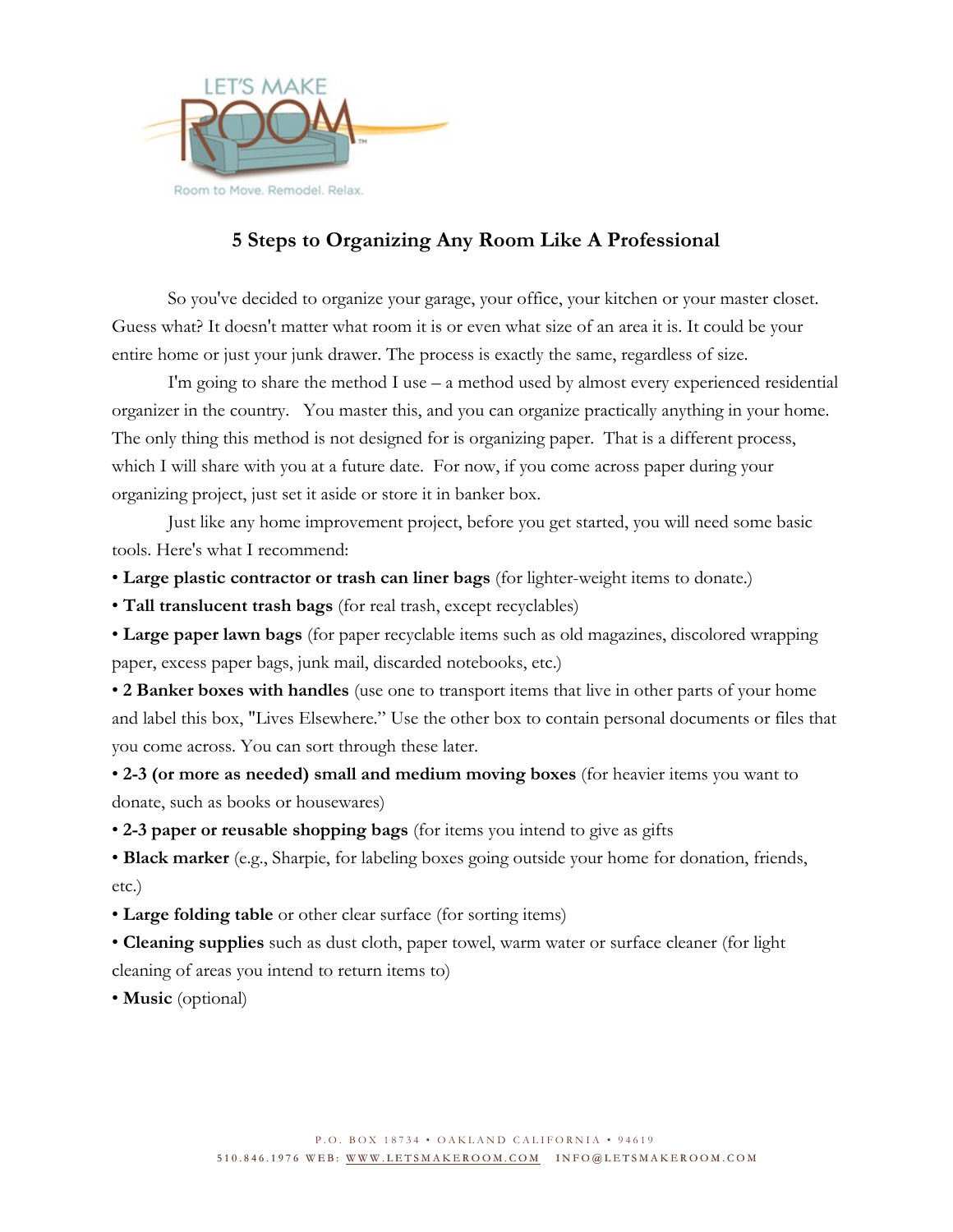

The five-step process to organizing your home is called the S.P.A.C.E system. It was developed by one the leading professionals in the field of personal productivity and professional organizing, Julie Morgenstern, author of *Organizing From the Inside Out* and several other books.

S.P.A.C.E. is an acronym for: **SORT, PURGE, ASSIGN, CONTAIN and EQUALIZE.** I adapted this system for my clients who want to get organized in preparation for moving, remodeling or simply enjoying their home more. The key to using this system is to do each step in order. I can't stress this enough. Resist the urge to toss things before you've sorted them. Don't try to decide where you can store something before you've determined whether or not you even want it. And most importantly, don't go out shopping for furniture or any permanent organizing products such as bins, space savers, containers or storage systems until *after* you've disposed of what you no longer want**.** Otherwise you're just wasting your space, time and money.

The S.P.A.C.E. method is a practice, rather than a one-time process. Don't aim for perfection. Perfection is the enemy of progress when it comes to organizing.

I have included additional TIPS for each section. TIPS give examples of how to make each step work better. I will take you through each step of the S.P.A.C.E system in order.

### **1. SORT - Grouping like items together**

Sorting is the key to every step that follows and if done well, makes the rest of the process that much easier. Sorting items is like discovering long lost treasure. It informs you about what types of things you own and have kept, consciously or not. Sorting also allows you to see the size or quantity of items, which makes it easier to determine the size of storage needed. Sorting also makes it easy to discover redundancies in what you own, such as realizing you have 16 pairs of black pants or 22 yellow highlighters or 63 food storage containers.

If you walk through a store, any store, most items are sorted by category. Stores do this to make it easier for customers to find what they are looking for. The same is needed for organizing. It is much easier to make decisions about what you want to keep vs. toss if you sort before you do anything else.

TIP: Resist the urge to toss or give away any item until you have grouped it with like items in that area. Don't worry if you have other like items in other parts of your home. Just focus on the one area.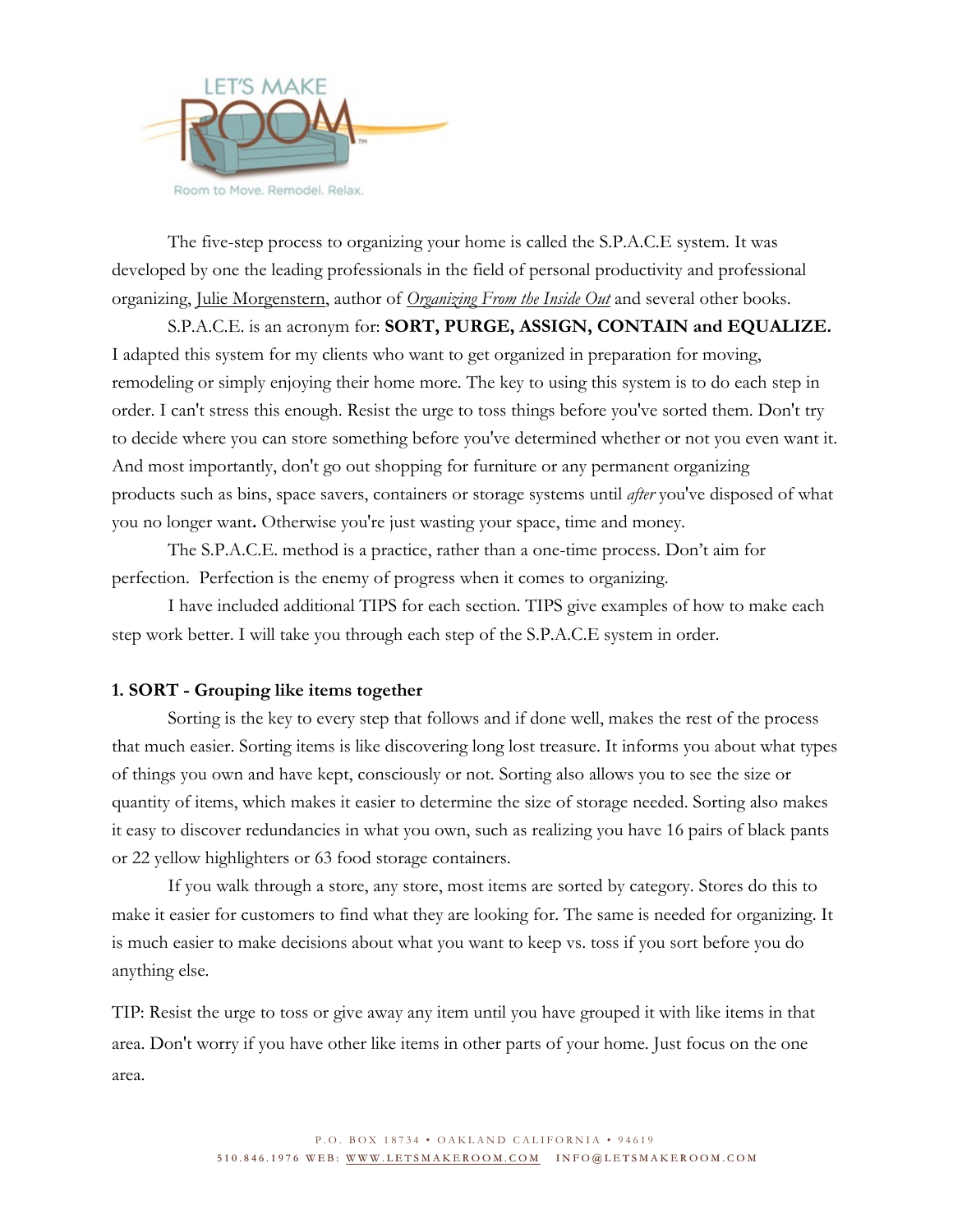

TIP: Make sure you have surface space available to sort. Use a folding table or clear an area before you start sorting. Don't use the floor.

TIP: If you are organizing a small space, such as a desk drawer it's best to sort items by "type." For example, separate pens, pencils, paper clips, staples, etc. If you are organizing a large space, such as a garage, it's best to group by "category, " for example tools, automotive supplies, sporting goods, camping gear, etc.

#### **2. PURGE - Separating out things you love, need or use from those you don't**

The goal of this step is simple but not easy. Decide whether you are keeping something. This gives you a great opportunity to decide if you no longer want, use or enjoy a particular item. Purge does not just mean, "toss." Some organizers use the term "edit" or "part with." Either way, this is your chance to *consciously* let go of something that no longer brings value to your life now! It's helpful to think of the PURGE step like a shopping trip in reverse. Instead of buying new stuff, you are buying real estate in your home for the things you do want, love or use.

For some people, this is the hardest step. Things have many meanings in our lives. As we assign meaning to what we own, those things take on additional value. This often makes it difficult to part with something even when it no longer serves us. For example, we assign extra value to something because someone important gave it to us. I call this *gifted value*. But if you don't like a gift or you never use it, or it makes you unhappy, then allowing it to take up valuable "real estate" in your home is neither useful to you nor respectful to the person who gave it to you.

Don't keep something just because it may useful. Almost everything can be used, from toilet paper rolls to construction materials. Keep something because you actually use it. Many of us had parents who grew up during the depression. Supplies were scarce. Re-purposing something to make it last longer was a survival necessity in a time of war. Ask yourself if you use it now or if there's a better than 50% probability that you will use it in the coming year. If your answer is no, then consider letting it go. Aim for purging as much as you can.

TIP: Don't just keep something because it can be used. Keep something because you *do* use it.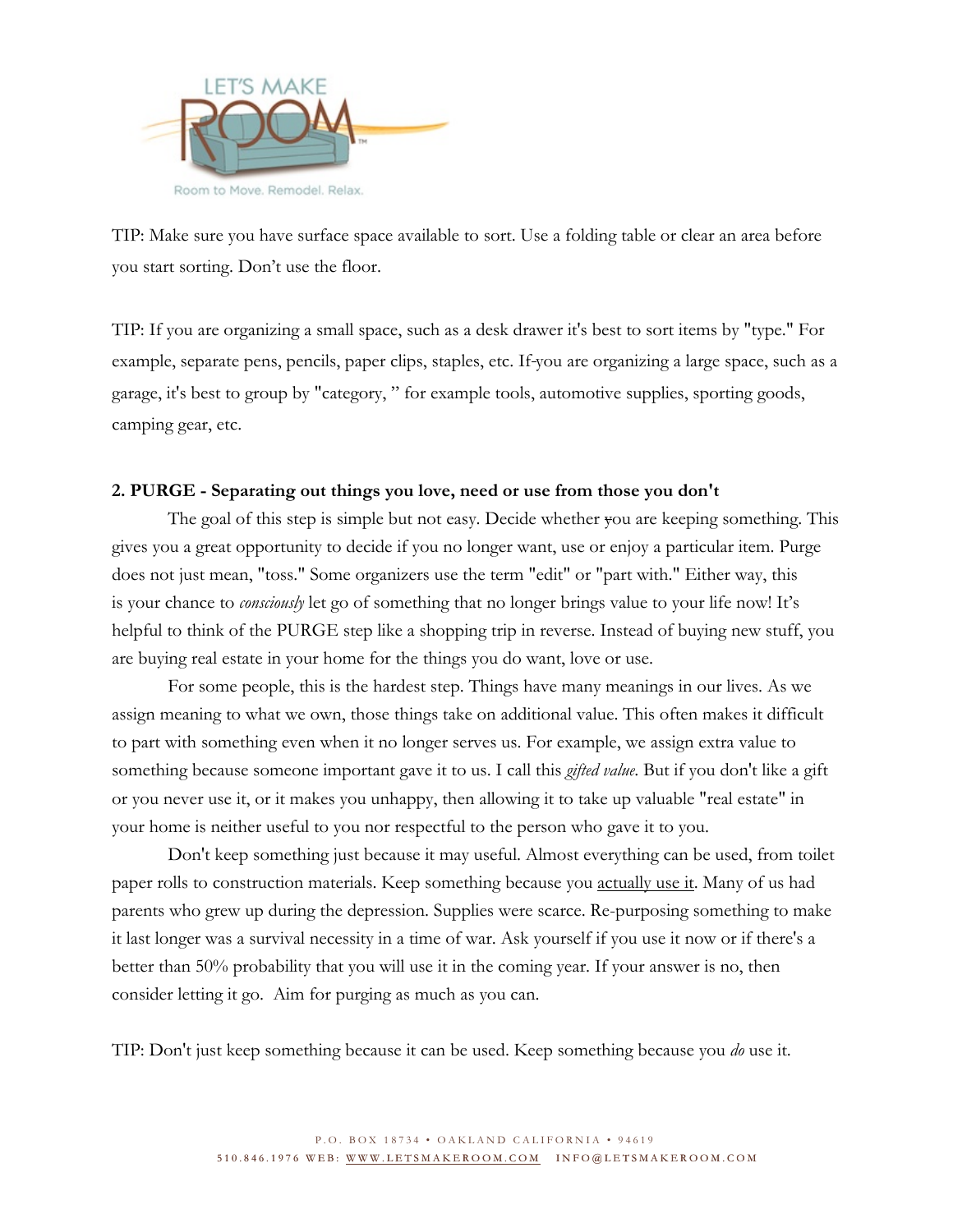

TIP: If an item is no longer useful or beloved to you, and you believe it has market value, you can either sell it, donate it or gift it. But do not get caught up in deciding how to do this during the PURGE process. It will just slow you down.

TIP: Don't waste your time selling items worth less than \$50. Almost anything that is usable can be donated, given away or recycled. If you don't want to contribute to the problem of landfills, contact your local waste management office, energy company or local government official to learn about options for recycling. Keep in mind, there may fees to pick up or recycle large items like appliances or mattresses.

The kinds of items most organizers recommend disposing include: real trash; expired food; paper trash; cardboard; stained, contaminated or damaged items (that cannot be easily fixed or cleaned); toxic or hazardous items.

In addition to disposing, you can PURGE items through donation or gifting. These include: multiples of identical items; items you no longer use or wear; items that have bad memories associated with them; anything that can be cheaply or easily replaced; materials that could be repurposed by others, such as art, construction or educational supplies, or things you simply don't want or would not use again.

When you find things that you want to keep but belong in other areas of your house, place them in the "lives elsewhere box" for returning to their rightful place. Don't waste your energy returning these items in the middle of an organizing project. You will only get distracted.

TIP: If you find it difficult to toss anything or if you are getting stuck on this step, consider seeking the guidance of a trusted friend, professional organizer or therapist to help you understand and work through these obstacles.

TIP: Use the black contractor bags to contain usable items that you no longer want or use and plan to donate. As you fill the bags, move them out of the space you are working in to clear the area and see the progress you are making.

TIP: If you're not sure whether to purge something, ask yourself if you would buy it again if you saw it in a store today.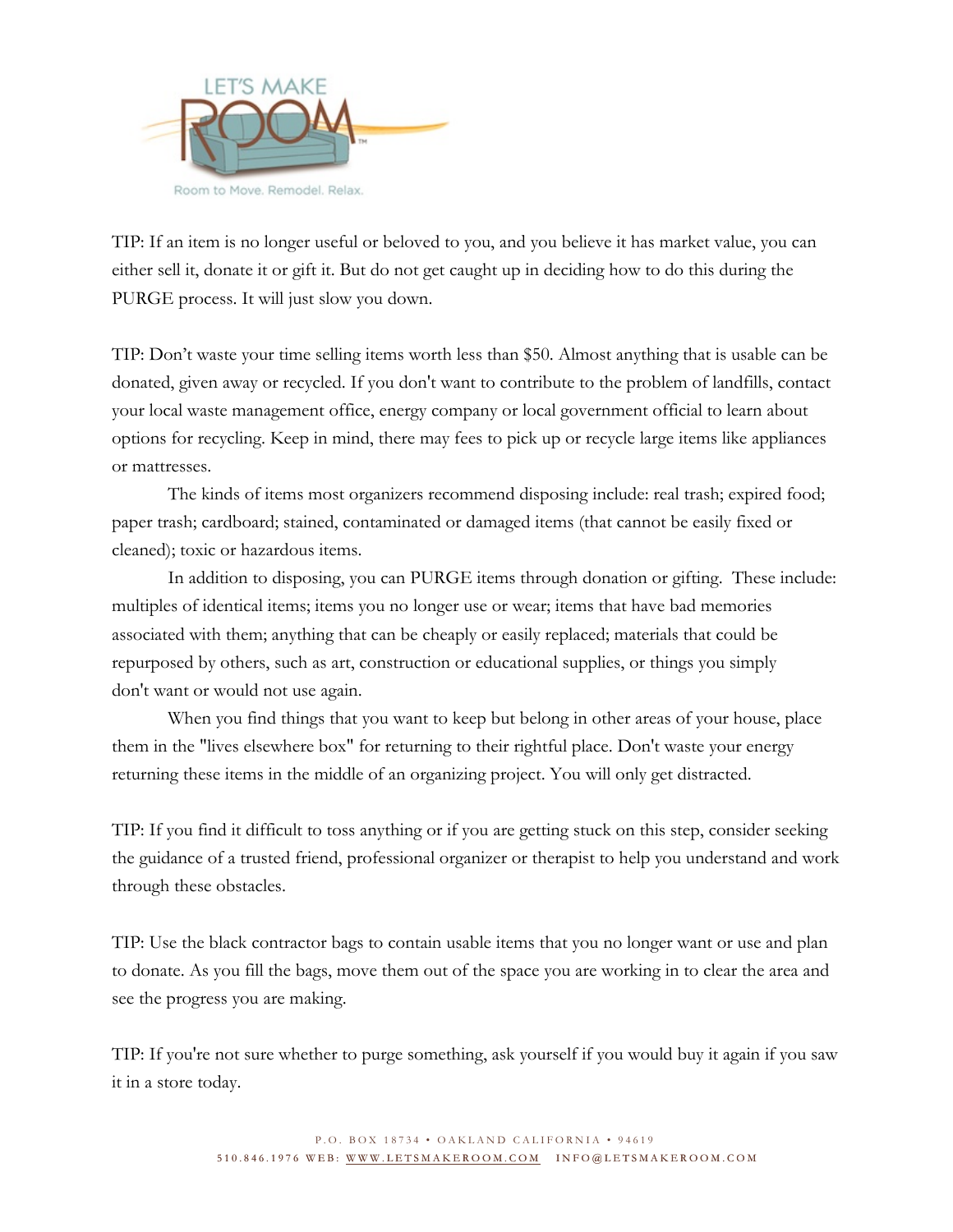

# **3. ASSIGN - Choosing a room or storage area where something will permanently live when it's not being used**

Whatever is left after you sort and purge, is what you've decided to keep. Just as you live in a home, *everything in your home needs a home*. When you decide where something lives in your home you are giving it a home. Why is this important? If you plop something down on a surface, avoiding the step of assigning or giving it a home, you are in essence making it "homeless." The more homeless items you have, the more clutter you'll experience.

If you are a visual person and tend to put things where you can see them, making something just visible does not guarantee you will find it later. This is especially true if putting things where you can "see" them is your only method of organizing. The more items on a surface, the harder it is to find what you're looking for because your eye can't focus. It just sees a big blob of stuff.

When you assign a home, you are saying, "this item lives here." This doesn't mean it stays there all the time. It means this is where it should return when it's not in use. Assigning a home is what enables you to find what you need when you need it. It goes hand in hand with containing. But it has more to do with the area of your home in which it "lives," such as in the kitchen, bedroom, closet or piece of furniture -- as opposed to on a shelf, or in a drawer or box.

This is an especially helpful concept when you are organizing a large area and discover an item that lives somewhere other than where you found it. This is when you will use your "lives elsewhere" box. You simply place the item in the "lives elsewhere box" and when you are done organizing take the box and deposit these items where they live. Don't worry about finding the perfect container for them immediately; just get them to their right home. You can always organize that space later.

Incidentally, if you have kids, they resonate with this idea of everything having a home. If you want them to "clean up" their toys, help them assign a home to them and use an age-appropriate container (more about this below).

TIP: If you can't figure out where something should live, think about how and where you personally use it. For example, if you have a guitar and like to play it in your bedroom, then consider having it live there. Ask "where do I like to use this item or where would I look for this item if I needed it?" Answering either of these questions about a particular item will help you "assign" its home.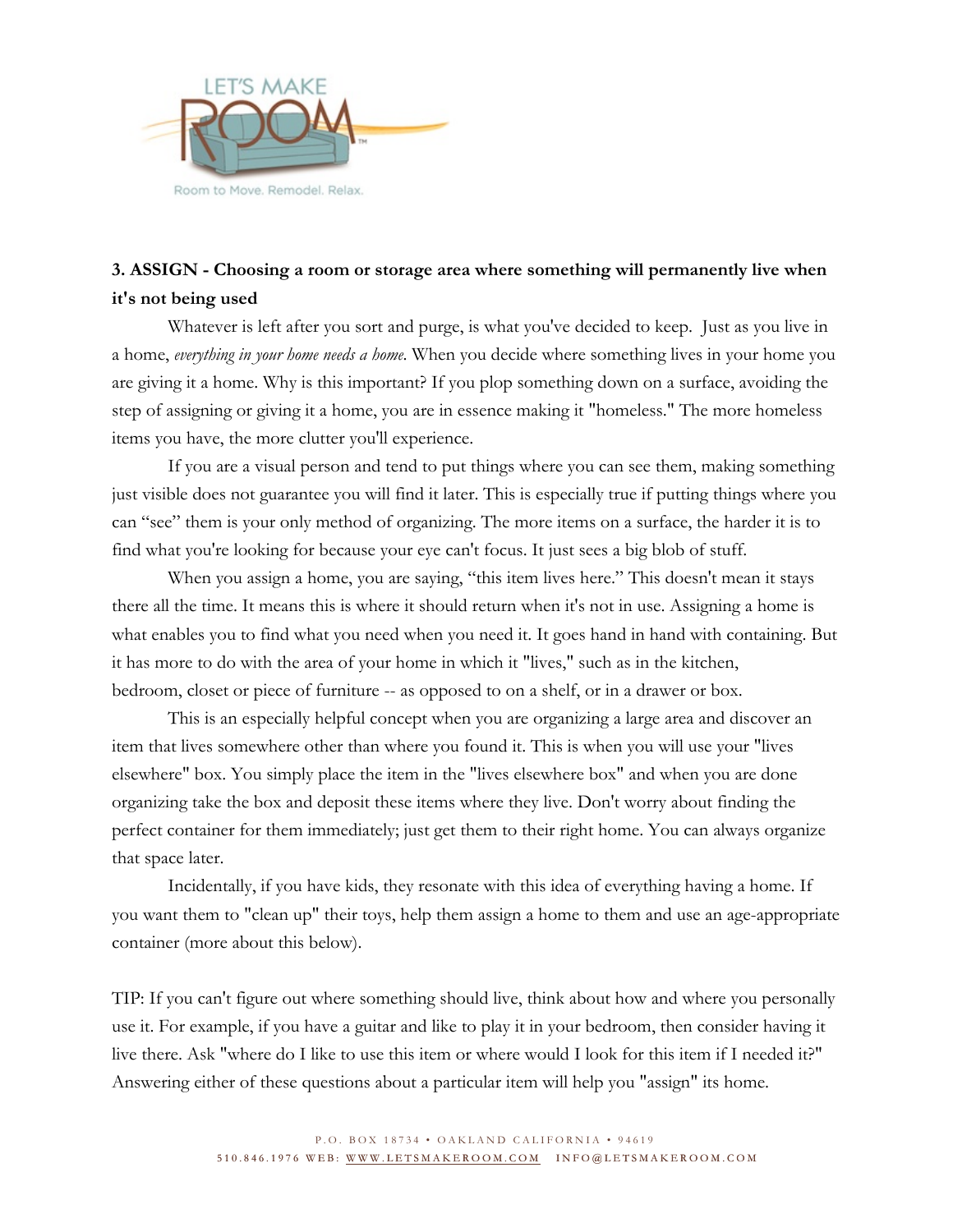

TIP: Assign a home for something based on where *you* use it. Just because your friends or family may keep something in one room, doesn't mean that will work for you. For example, if you know you only use placemats on your dining room table, you can assign them to the dining room rather than the kitchen, even if the kitchen is where your mother keeps her placemats.

#### **4. CONTAIN - To keep something from spreading and within defined limits**

Although it's the 4th step in the process, many people erroneously start with this step. This is because when we're in a hurry to get things tidied up, more often than not, we just contain them in or on the first horizontal space we can find. Organizers jokingly call this the FHS method of organizing - First Horizontal Space. Most stores that sell organizing systems or products -- from bins to entire closet systems -- will want you to start with them. The message that the "perfect" product will make you more organized is a myth. All the containers in the world won't make you more organized. It starts with knowing what you have, having what you want, knowing where it lives and only then -- deciding how best to contain it.

### **Being organized is a series of habits, behaviors, decisions and thought processes, which, over time, become second nature**.

Containers are not just bins or boxes. An item can also be "contained" on a shelf or surface, or in a closet, cabinet or cupboard. The idea of a container is to keep like items together or claim a space for one item. For example, a specific wall can be a "container" for a piece of art. A utensil holder is the ideal container because everyone knows how to use it. It contains like items (utensils) sorted by type (forks, knives, spoons) and contained accordingly.

The best container will be big enough to hold what it contains, small enough to fit the space where it lives, and suited to a person's individual organizing "personality."

A "visual" person, such as an artist or child, may prefer things to be seen so they can find them easily or just look at them, whereas a more cerebral person may prefer items to be "put away" in a closed drawer or cabinet. A "visual" person is not necessarily less organized. Consider that "visual" organizers design every retail environment in this country.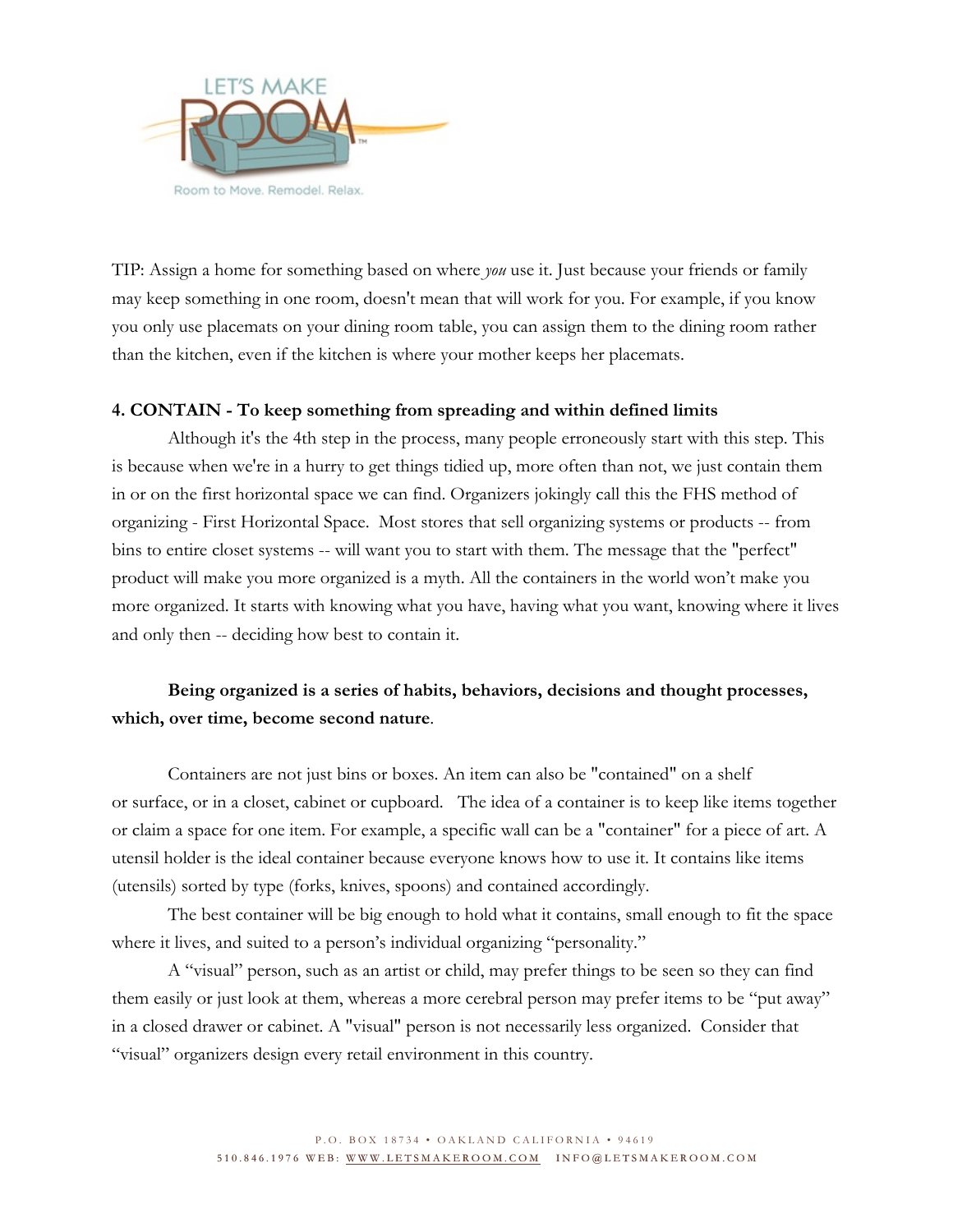

In general, each section of a container should contain no more than 2 related items and ideally just one. For example, a desk drawer may contain only office supplies. If you insert a drawer organizer into the drawer, each compartment of the organizer would contain one type of item: pens in one compartment, paper clips in another, note pads in another. This is true for the big stuff too. Say you are organizing your garage. Contain all your sporting goods in one area and all your gardening equipment in another. Find appropriately sized containers for things like bike parts, golf balls, ski-wear, large balls, protective equipment, etc.

TIP: Claim a room or space by displaying items that hold visual or sentimental appeal. Use a single or small grouping of decorative items such as painted or metallic boxes, photographs, ceramics, candles or a few special books to claim a dining room table, sideboard or desktop. A completely cleared surface can feel sterile or lonely and will attract new clutter. Placing a few things you love on a surface claims the space as *yours* as well as for what it was intended.

## **5. EQUALIZE - To make things equal, uniform, consistent or to adjust something back to its original level.**

From an organizing standpoint, the last definition is the most fitting. To equalize is the thing you do to maintain your newly organized space. It's the equivalent of putting things back where they belong. The more effectively you do the first four steps - SORT, PURGE, ASSIGN & CONTAIN the easier it is to equalize.

Equalize means getting things back to the way you had them when you finished your organizing project. It's the thing we all are taught as kids: put things in their right place when we're done using them. It's also an opportunity to review and re-evaluate all the earlier steps to see if they make sense in your day-to-day life.

For example, let's say you assigned some formal clothing to your bedroom but you find that you only need these clothes once in a while. You can re-assign them to a closet in your guest room.

**If you only keep what you need, want and use, and you know where it lives, have a suitable place to contain it, then maintain the space regularly, staying organized is that much easier.**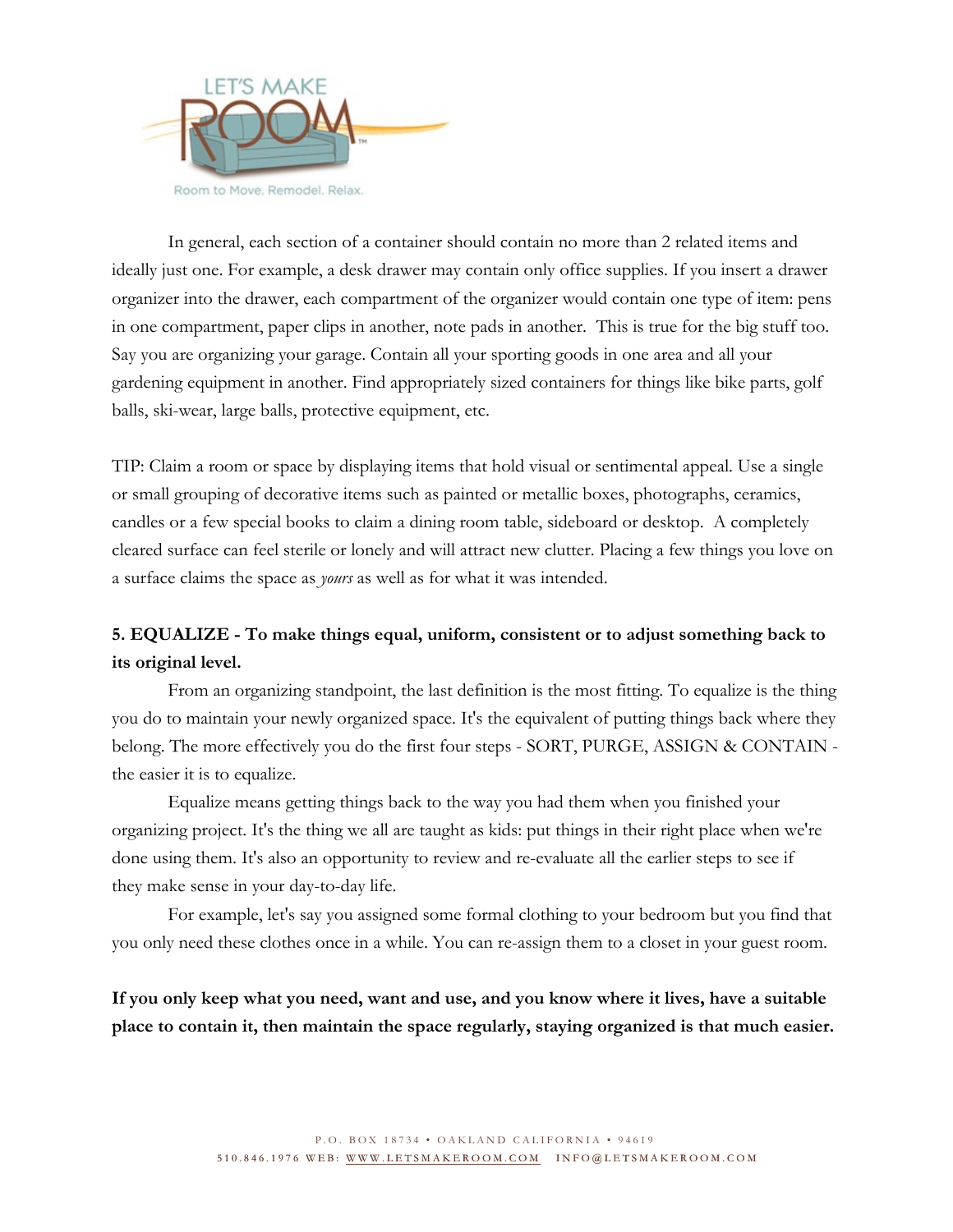

But life is dynamic and always changing. New things replace the old. We see something we like and we buy it. Friends give us things we may or may not like. A drawer or closet track needs repairing and we don't have time to address it, so the stuff gets left out. Someone important to us dies and we find we hold on to their stuff long after they've passed. Over time, our home fills with memories and just plain stuff. Life gets busy, things pile up and before we know it the clutter (re)appears.

The more attention you bring to the first four steps, the easier it will be to maintain your organized space going forward. You can't put something back where it belongs if you never decided where it lived in the first place!

TIP: If you want to involve your family in an organizing project, make sure you all agree on where something lives so everyone can find it and return it to the same place when they are done. The person who decides whether or not to keep something is what I call the *Decision-Owner.* You can only be the decision-owner if an item belongs to you or someone has given you permission to be his or her decision-owner.

### **Never toss or give away something if it doesn't belong to you unless you have their permission or have set up explicit rules about who gets to make the decision.**

TIP: Keep trash and recycle bins nearby to make it easy to toss trash.

At the end of your organizing project, transport items for consignment or donation. But avoid letting those items pile up unless you have plenty of room to store them until you can make the trip to your local charity. If you put aside any items you want to gift to someone, the rule I recommend is to assign the item to a specific person right away. If the item is small enough, place it in a shopping bag and label it with their name and put it where you will remember to give it to them. Or better yet, schedule a date to see them and bring it with you. Just be careful not to make your clutter, their clutter. Give them the option to let it go if they wish.